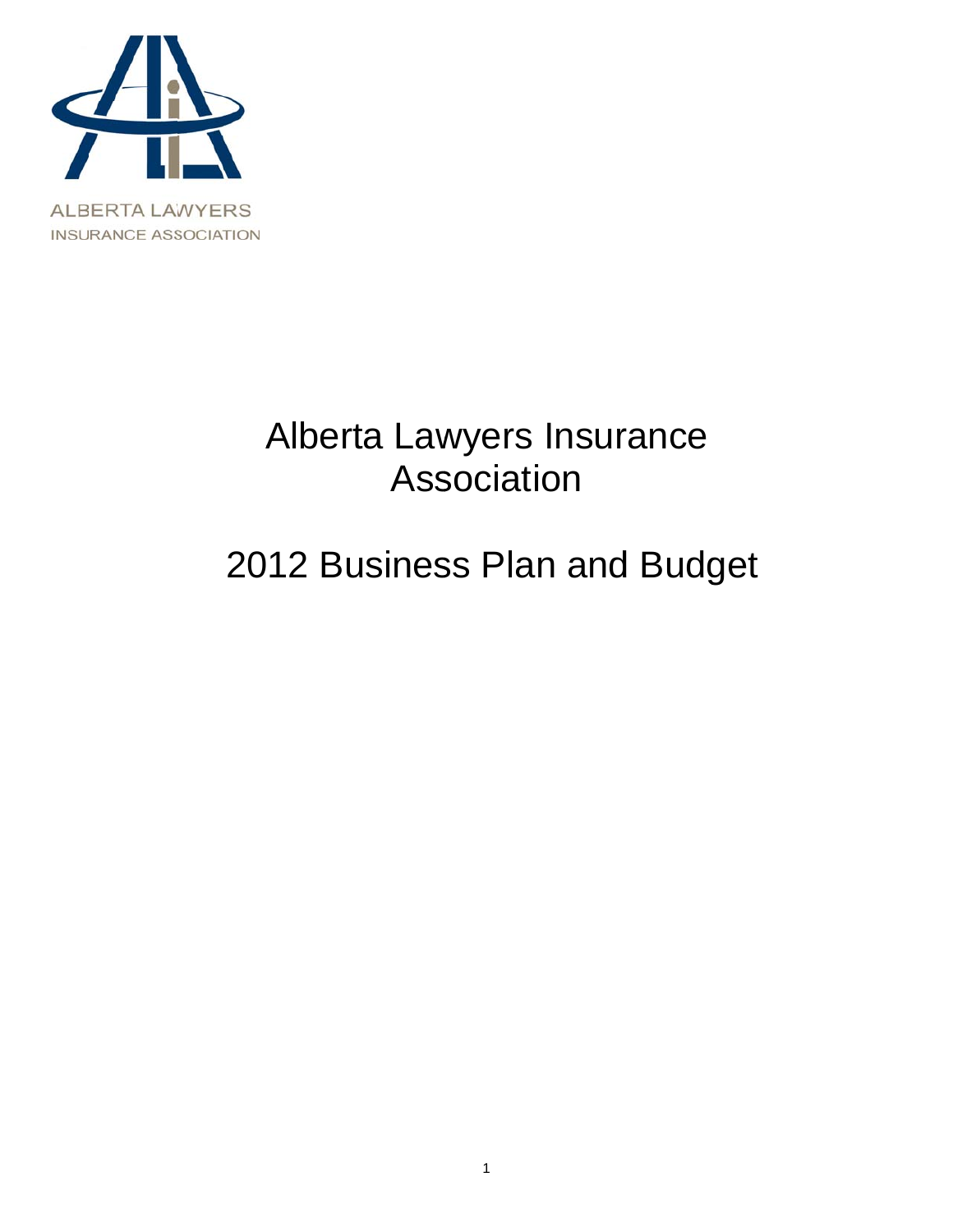## **Table of Contents**

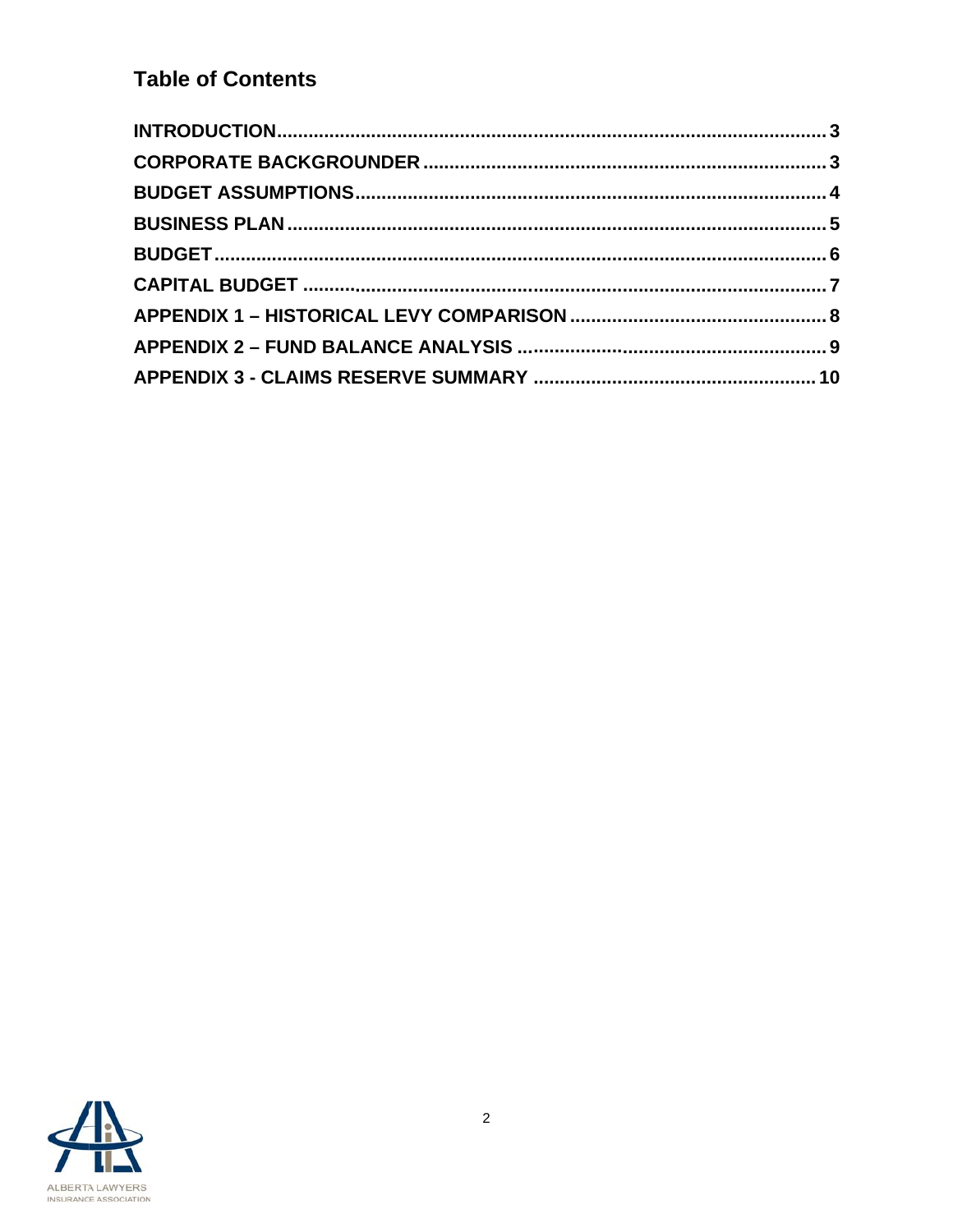## **Introduction**

The 2012 Alberta Lawyers Insurance Association (ALIA) business plan and budget is presented below. The budget was driven by a business plan developed by the Director of Insurance and reviewed by the Executive Leadership Team of the Law Society of Alberta ("the Law Society").

This business plan and budget is presented to the Insurance Committee for its consideration to recommend to the Benchers for their approval at the June 2011 meeting. The 2012 budget reflects a levy of \$3,124 that was approved by the Benchers at the April 2011 meeting.

## **Corporate backgrounder**

ALIA was established in 1988 to manage the professional liability insurance program for the Law Society. As a wholly-owned subsidiary of the Law Society, ALIA operates as a separate financial entity.. ALIA meets the qualifications for a non-profit organization as defined by the Income Tax Act and, as such, is exempt from corporate income taxes.

As a member of the Canadian Lawyers Insurance Association (CLIA), a reciprocal insurance exchange, ALIA handles all claims against insured Alberta lawyers. Under the CLIA policy ALIA has a \$300,000 group deductible per claim. This means that CLIA contributes only to claims exceeding \$300,000.

ALIA recognizes its role within the Law Society and the continual tension between the Law Society's duty to act in the public interest and ALIA's duty to act in the best interest of insured lawyers.

The insurance policy establishes a contract between ALIA/CLIA and insured lawyers. Sound principles of insurance require the insurer to conduct itself with the utmost good faith in its relationship with insured lawyers. ALIA is an insurance program rather than an insurer. It is the policy of ALIA to provide a defense to insured lawyers of the highest quality in a costeffective manner given that we are a self-insured group. When a claim is inevitable, ALIA's objective is a quick and fair settlement. Where liability is likely and damages are an issue. ALIA looks for practical and efficient means to reach resolution.

As noted. ALIA and insured lawvers are bound in contract. ALIA is not bound to members of the public nor does it owe a duty of good faith to the public. However, while not owing a duty of good faith to the public, ALIA recognizes its role within the Law Society and its duty to the public by striving to treat the public with good faith, respect and dignity. In handling claims made by self-represented parties, ALIA endeavors to communicate in a fair and timely manner. ALIA ensures that self-represented parties are aware that ALIA does not provide legal advice and that we are the insurer for the lawyer. After a careful review of the matter, we endeavor to resolve the claim as quickly, transparently and fairly as possible whether it be by way of payment of the claim or denial, if appropriate.

ALIA's revenue comes from two distinct sources:

1. Insurance levies (premiums) - Alberta lawyers in private practice (approximately 5,800) are required to be insured by the ALIA program. The limits of insurance coverage per lawyer are \$1 million per occurrence, with a \$2 million annual limit. Excess coverage is voluntary.

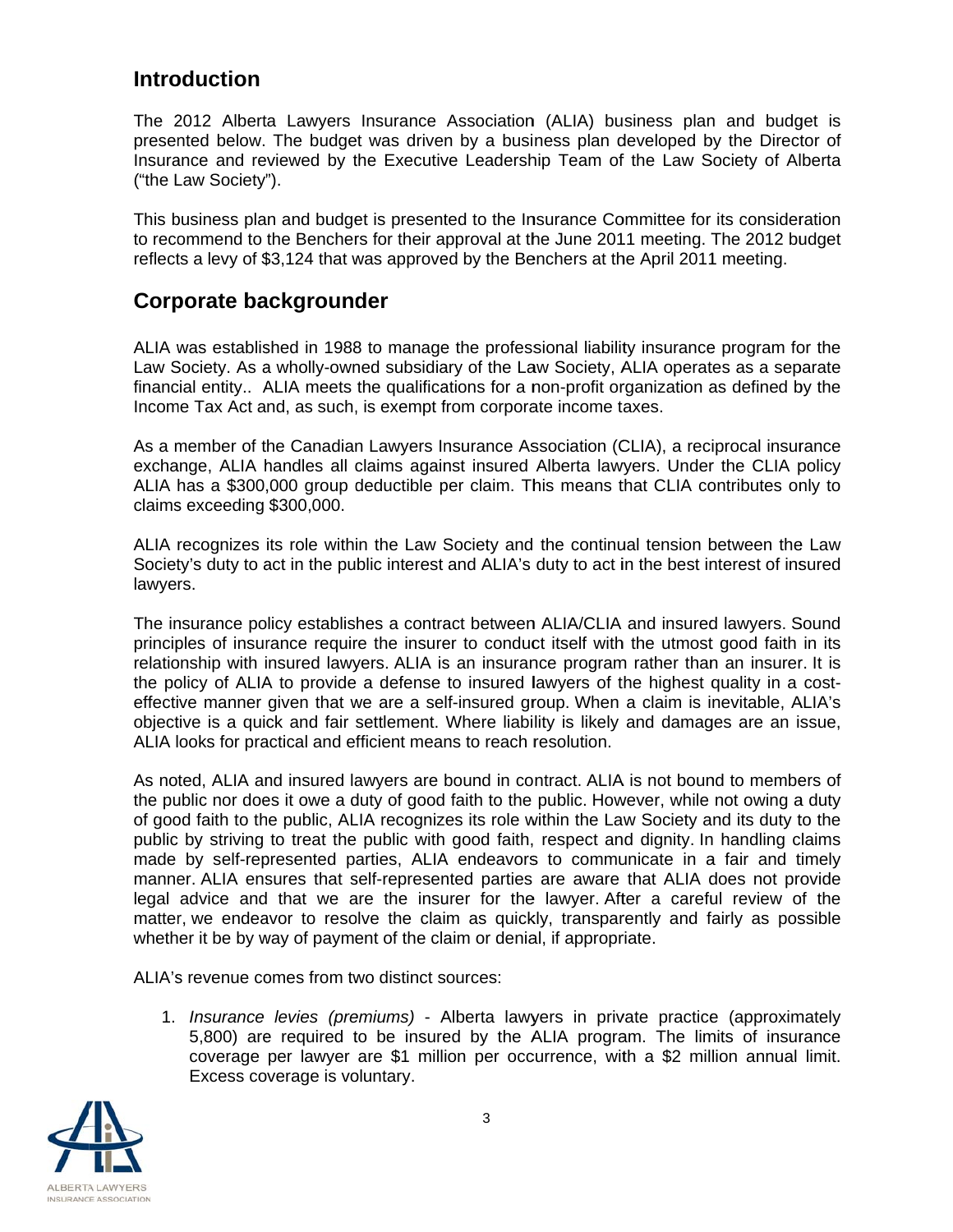2. Investment income - ALIA has a significant amount of funds under professional management. At the last fiscal year end (June 30, 2010), the market value of these funds was approximately \$85 million. The funds have accumulated over time and are held in reserve to address any current or future claims. Investment of the funds is governed by a Statement of Investment Policies and Goals (SIP&G) as approved by the Benchers. The performance of the investment manager and their compliance with the SIP&G is actively monitored by the Law Society's management and reviewed on a regular basis by the Finance Committee.

The following budget is based on a fiscal year ending June 30, 2012. We refer to:

- Budget 2012, which means the fiscal year beginning July 1, 2011 and ending June  $30, 2012;$
- Budget 2011, which means the fiscal year that began July 1, 2010 and ending June  $30.2011$ : and
- Forecast 2011, which is our forecast (a combination of actual financial results and our best estimate of revenue and expenses to the end of the current fiscal year) for the fiscal year that began July 1, 2010 and ending June 30, 2011.

## **Budget Assumptions**

- For purposes of estimating revenue from the insurance levy, we have assumed a 1.8% growth in insured lawyers based on historical trends. Budgeted revenue from the annual levy is based on a levy for the July 1, 2011 to June 30, 2012 policy year of \$3,124 per insured lawyer. This levy was approved by the Benchers at the April 2011 meeting.
- The budget for investment income is based on advice from our investment manager  $\bullet$ and reflects an estimated 3.3% income yield on ALIA's portfolio of cash, bonds and equities. The current market value of the investment portfolio of approximately \$92 million was used to arrive at this estimate. The budget for investment income also reflects a conservative estimate for potential realized gains that may occur as a result of security sales in the portfolio during the budget year.
- Unrealized gains or losses on changes in the market value of investments have not  $\bullet$ been budgeted as these amounts are virtually impossible to predict and are by nature non-cash items.
- The premium paid to CLIA for excess insurance coverage is based on the number of  $\bullet$ insured members as at July 1<sup>st</sup> of each year and the premium rate as provided by CLIA at their April meeting.
- Excluding staff additions and merit wage increases, we have assumed a 4% increase  $\bullet$ in wage costs.
- The budget for the provision for claims and related costs is based on estimates  $\bullet$ provided by our actuary in their Actuarial Valuation Report as of December 31, 2010. The actuary provides a range of scenarios (from "Base" to "High Cost") that are considered by the Insurance Committee to arrive at a recommended insurance levy. We have used an average of these estimates to establish the budget for claims and related costs.

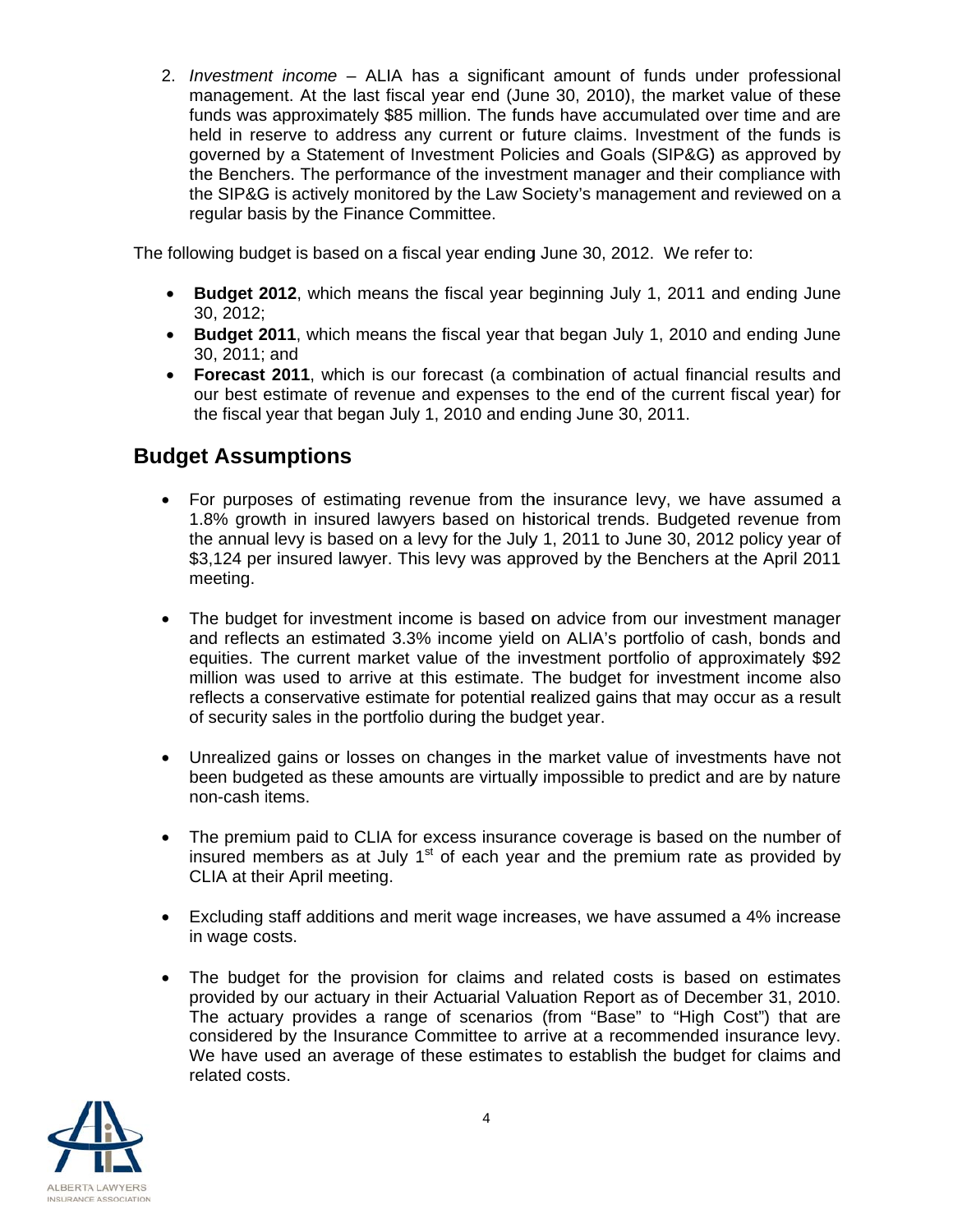## **Business Plan**

This year's budget preparation began with the development of a business plan. This business plan forms the foundation of the budget presented later in this document.

ALIA's overall goal is to operate a model insurance program in a manner that supports the Law Society's vision of being recognized as a model regulator. To that end, ALIA strives to manage claims in a fair, reasonable and timely manner so that insured lawyers are protected if they are liable for negligence and that clients who have suffered a loss due to lawyer negligence are fairly compensated.

#### Goals:

- To operate model insurance program that furthers the Law Society's vision of being recognized as a model regulator by managing claims in a fair, reasonable and timely manner so that claimants who have suffered a loss due to the negligence of a lawyer are fairly compensated.
- Ensure that programs are managed in an effective, efficient and financially accountable manner.
- Provide a high level of service.
- Continue to enhance risk assessment management internally as well as in cooperation with the larger corporate initiative regarding risk assessment.
- Continue to evolve business practices/policies/documentation to exceed expectations of operating a model insurance program.
- Continue with the Learning, Excellence, Assessment and Development System (LEADS) claims examiner file audit process to fortify performance management process and drive LEADS into other areas (including defence counsel and the Assurance Fund)
- Continue to develop and recognize the strengths and skills of staff in order to meet our goals and objectives.
- Encourage staff to continue striving toward their goals pursuant to the Enhanced Performance Management program.
- Continue to promote a culture committed to a positive workplace environment
- Continue to promote collaborative working relationships pan organizationally

#### 2011 - 2012 Initiatives:

- Continued development of loss prevention initiatives and its role within the organization.
- Continued support of Law Society initiatives including Pro Bono and the Trust Safety project.
- Continuation and enhancement of in-house training seminars and training program.
- Continual improvement of claims management.
- Continued evaluation of business needs and promotion of enhanced business enablement tools
- Expand and develop LEADS program to Defence Counsel, Assurance Fund
- Work pan organizationally to identify and articulate services needs of ALIA by promoting collaboration and communication
- Continue to use enhanced performance program to drive excellence in an effort to achieve the Law Society's strategic plan initiatives

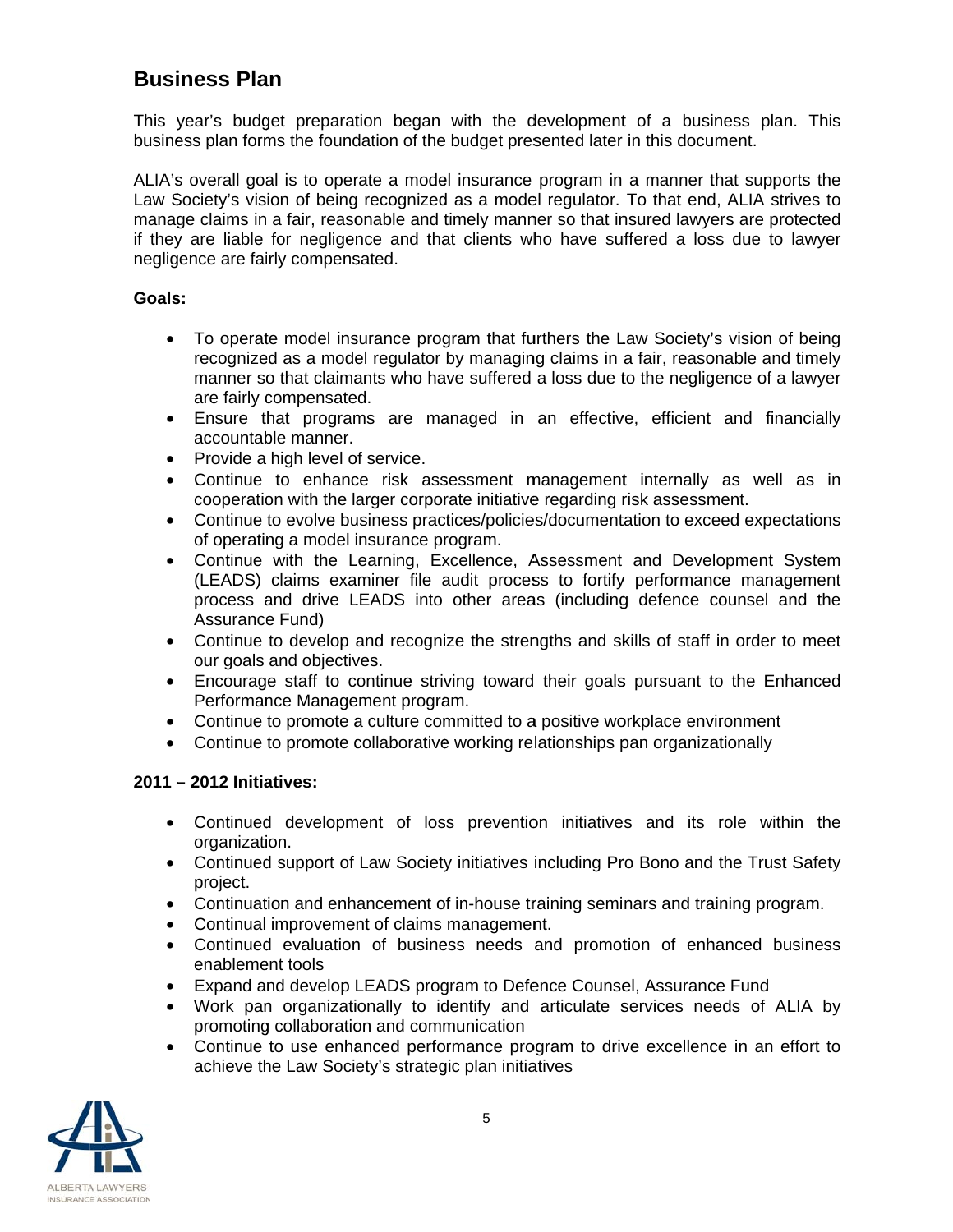# **Budget**

#### The Alberta Lawyers Insurance Association 2011/2012 Budget **Statement of Revenue and Expenses**

|                                                                                                                                                                                                                                                  | For the Year: July 1, 2011 - June 30, 2012                                                                          |                                                                                                                     |                                                                                                                      |                                                                                                                                 |  |  |
|--------------------------------------------------------------------------------------------------------------------------------------------------------------------------------------------------------------------------------------------------|---------------------------------------------------------------------------------------------------------------------|---------------------------------------------------------------------------------------------------------------------|----------------------------------------------------------------------------------------------------------------------|---------------------------------------------------------------------------------------------------------------------------------|--|--|
|                                                                                                                                                                                                                                                  | <b>Budget</b><br>June 30, 2012                                                                                      | Forecast<br>June 30, 2011                                                                                           | <b>Budget</b><br>June 30, 2011                                                                                       | <b>Actual</b><br>June 30, 2010                                                                                                  |  |  |
| <b>Revenue</b>                                                                                                                                                                                                                                   |                                                                                                                     |                                                                                                                     |                                                                                                                      |                                                                                                                                 |  |  |
| Annual levy<br>Investment income                                                                                                                                                                                                                 | 19,108,200 S<br>4,520,000                                                                                           | 17,543,100 S<br>5,652,000                                                                                           | 17,521,200<br>4,285,000                                                                                              | 15,398,169<br>S<br>8,461,735                                                                                                    |  |  |
|                                                                                                                                                                                                                                                  | 23.628.200                                                                                                          | 23.195.100                                                                                                          | 21.806,200                                                                                                           | 23,859,904                                                                                                                      |  |  |
| <b>Expenses</b>                                                                                                                                                                                                                                  |                                                                                                                     |                                                                                                                     |                                                                                                                      |                                                                                                                                 |  |  |
| Provision for claims and related costs<br>Premium paid to CLIA<br>Salaries and benefits<br>Management fee<br>Administration<br><b>Investment</b> fees<br><b>Professional fees</b><br>Amortization<br><b>Loss Frevention</b><br>Bad Debt recovery | 17,300,000<br>4,436,000<br>1.973.500<br>1.326,000<br>134,270<br>250,000<br>80,000<br>27,000<br>17,500<br>25.544.270 | 18,000,000<br>4,206,388<br>1.867.600<br>1.258.588<br>112,445<br>258,000<br>88,000<br>20,000<br>25,000<br>25,836,021 | 16,080,000<br>4.211.400<br>1.884.000<br>1,215,860<br>137,540<br>228,000<br>85,000<br>18,840<br>100,000<br>23,960,640 | 20.174.408<br>3.799.299<br>1,833,275<br>1.122,436<br>121.282<br>233,236<br>77.869<br>24,583<br>10,200<br>(3, 675)<br>27,392,912 |  |  |
| Excess (deficiency) of revenue over expenses<br>before the following                                                                                                                                                                             | (1,916,070)                                                                                                         | (2,640,921)                                                                                                         | (2, 154, 440)                                                                                                        | (3, 533, 008)                                                                                                                   |  |  |
| Unrealized gain (losses) on Investments                                                                                                                                                                                                          |                                                                                                                     | 4,000,000                                                                                                           |                                                                                                                      | (2,336,469)                                                                                                                     |  |  |
| Excess (deficiency) of revenue over expenses<br>for the year                                                                                                                                                                                     | (1.916.070)                                                                                                         | 1.359.079                                                                                                           | (2.154.440)                                                                                                          | (5.869.477)                                                                                                                     |  |  |

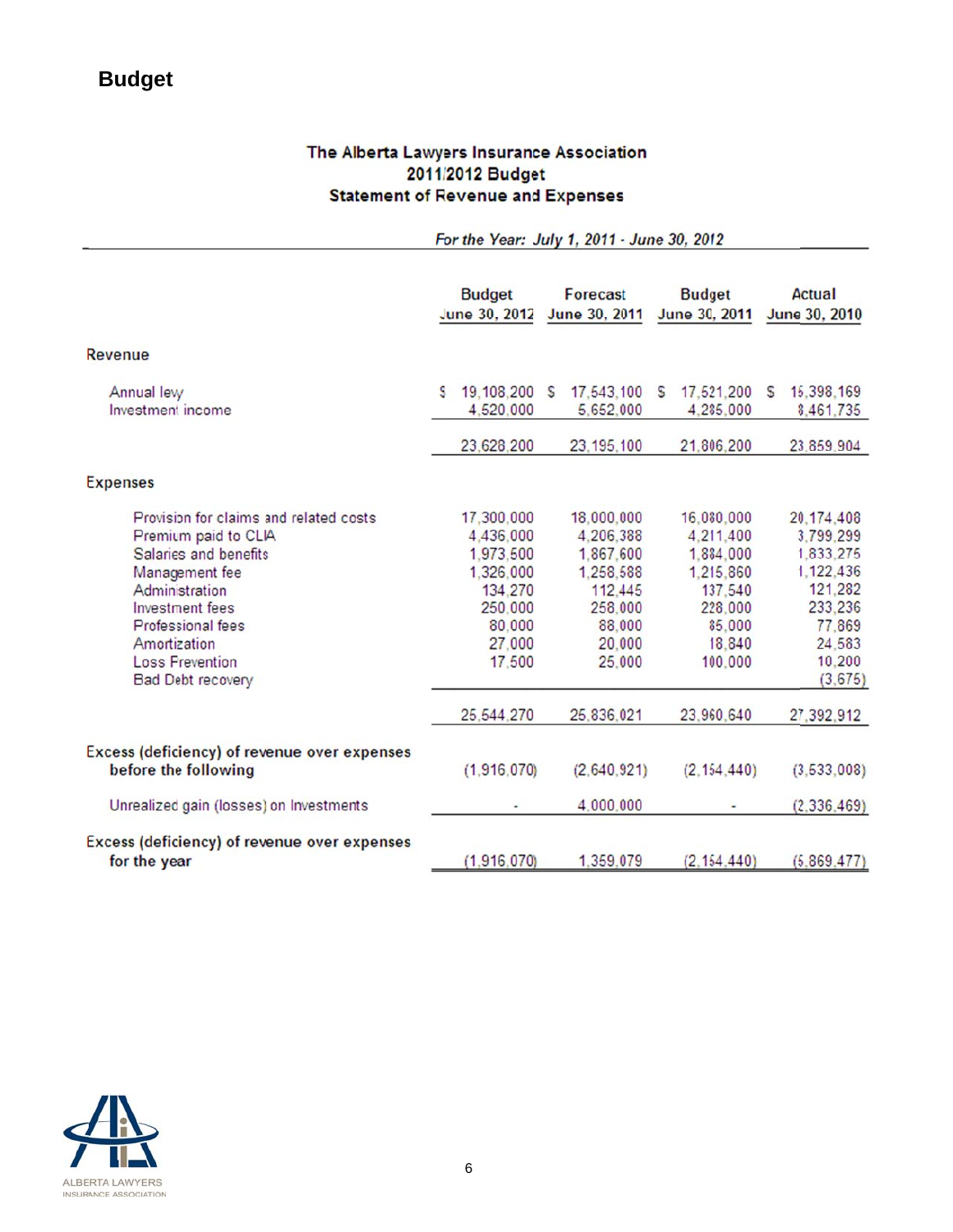# **Capital Budget**

### The Alberta Lawyers Insurance Association 2011/2012 Annual Budget **Capital Budget**

|                                                                                | <b>Budget</b><br>2012      | <b>Budget</b><br>2011 | <b>Forecast</b><br>2011 |
|--------------------------------------------------------------------------------|----------------------------|-----------------------|-------------------------|
| <b>Furniture and equipment</b>                                                 |                            |                       |                         |
| <b>Rolling Shelves</b>                                                         |                            | 6,450                 | 13,530                  |
| <b>Computer equipment</b>                                                      |                            |                       |                         |
| Software:<br>Software Upgrades                                                 | 15,000                     |                       |                         |
| Workstations:<br><b>PC Workstations and monitors</b><br><b>Laptop Upgrades</b> | 10,000<br>25,000<br>35,000 |                       |                         |
| Total capital additions                                                        | \$50,000                   | \$6,450               | \$13,530                |

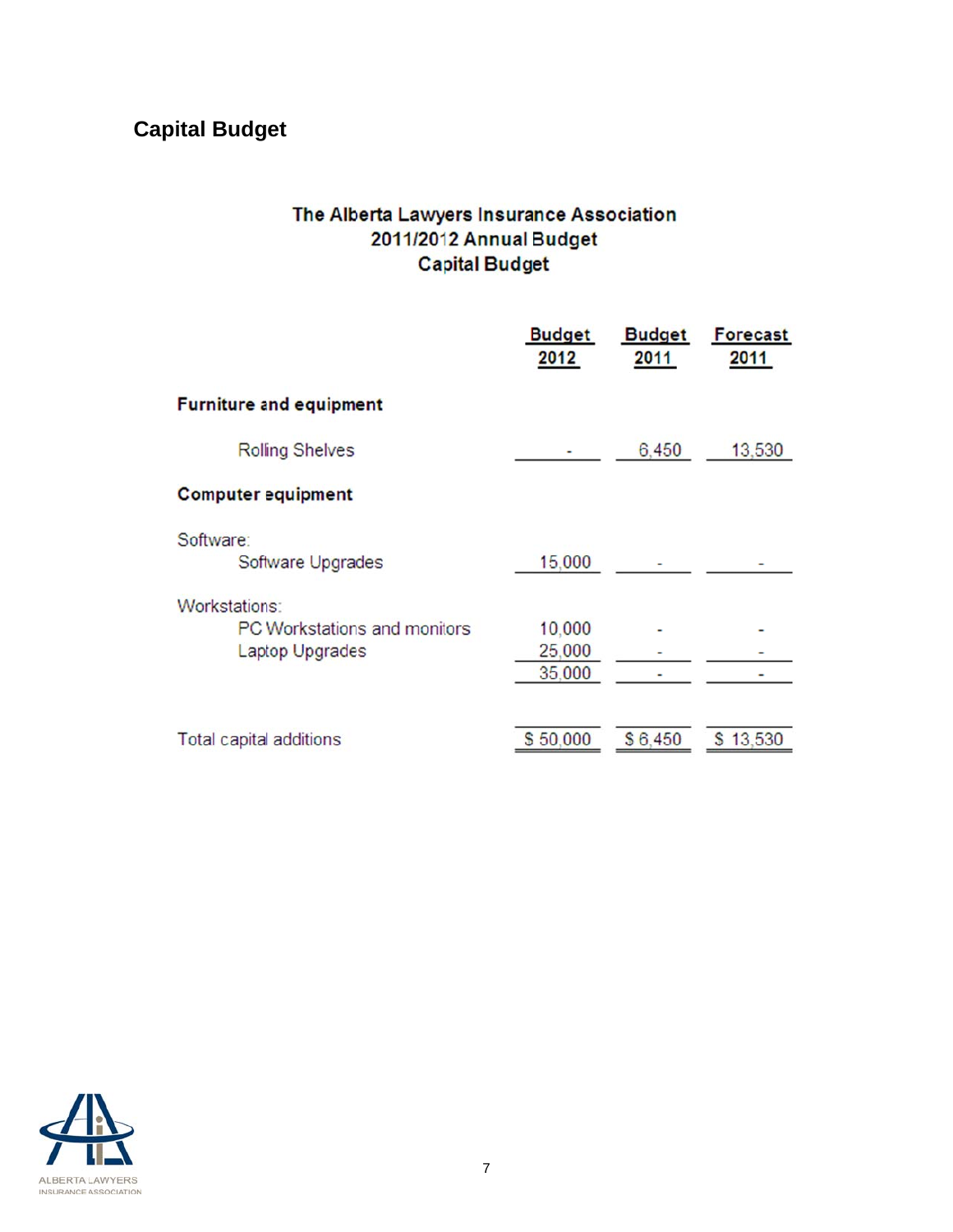## **Appendix 1 - Historical Levy Comparison**

| Year      |       | Net Levy \$ Increase% Increase |          |
|-----------|-------|--------------------------------|----------|
|           |       |                                |          |
| 2000/2001 | 2,436 |                                |          |
| 2001/2002 | 2.397 | (39)                           | $-1.6%$  |
| 2002/2003 | 2,574 | 177                            | 7.4%     |
| 2003/2004 | 2,605 | 31                             | 1.2%     |
| 2004/2005 | 2.583 | (22)                           | $-0.8%$  |
| 2005/2006 | 2,770 | 187                            | 7.2%     |
| 2006/2007 | 2.241 | (529)                          | $-19.1%$ |
| 2007/2008 | 1,900 | (341)                          | $-15.2%$ |
| 2008/2009 | 1,800 | (100)                          | $-5.3%$  |
| 2009/2010 | 2,600 | 800                            | 44.4%    |
| 2010/2011 | 2,900 | 300                            | 11.5%    |
| 2011/2012 | 3.124 | 224                            | 7.7%     |
|           |       |                                |          |

## ANNUAL LEVIES HISTORY



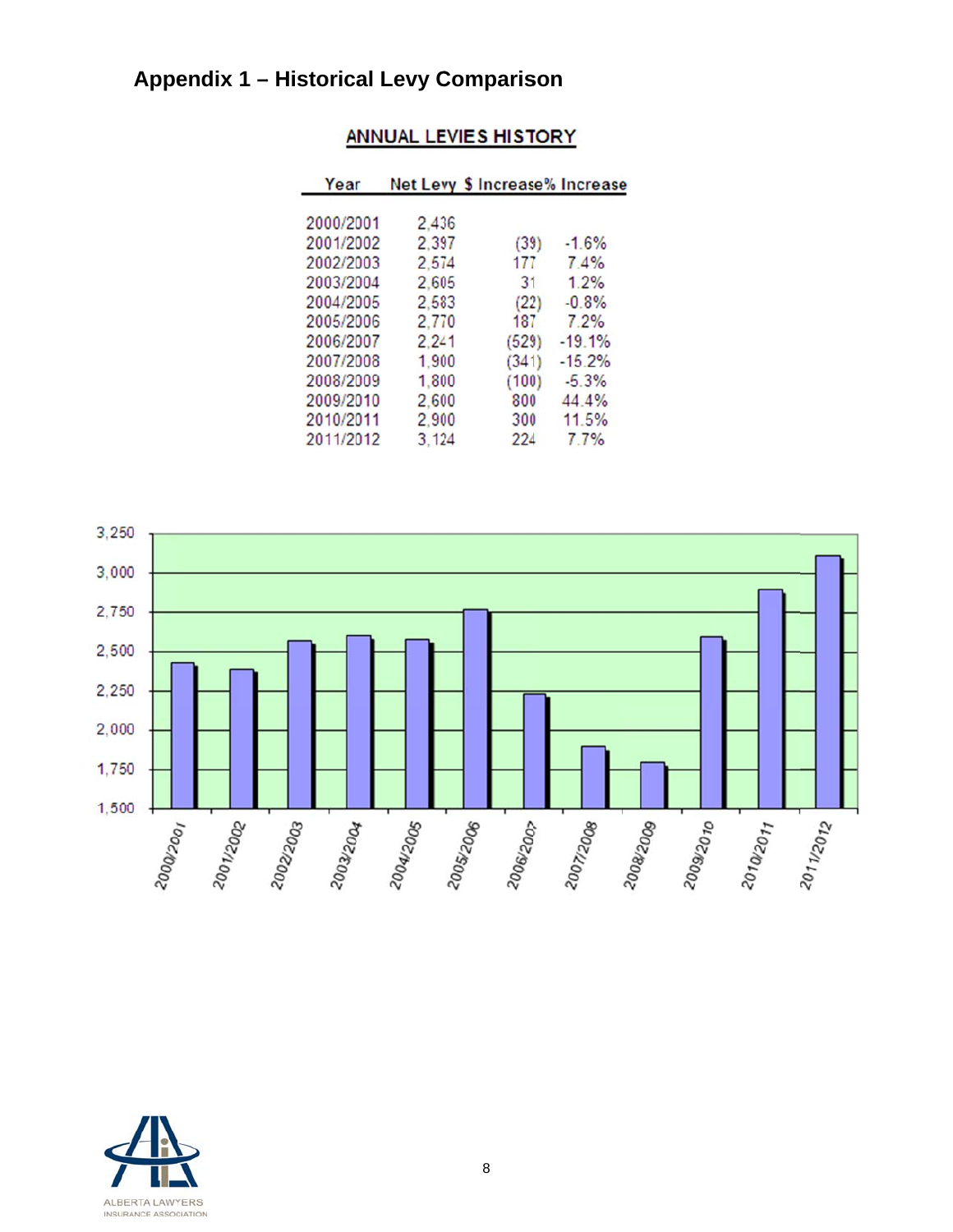## Appendix 2 - Fund Balance Analysis

## **Alberta Lawyers Insurance Association Accumulated Surplus Analysis**

| Actual balance at June 30, 2010   | S | 31,338,475  |
|-----------------------------------|---|-------------|
| Forecast net income fiscal 2011   |   | 1,359,079   |
| Forecast balance at June 30, 2011 |   | 32,697,554  |
| Budgeted net loss fiscal 2012     |   | (1,916,070) |
| Budgeted balance at June 30, 2012 |   | 30,781,484  |

Note:

Accumulated Surplus, also known as Net Assets or Retained Earnings, is the difference between Assets and Liabilities and represents the residual equity in ALIA available to pay future claims.

Based on the advice and analysis of ALIA's actuary, Normandin Actuaries Inc., the recommended surplus target is \$27.5 million.